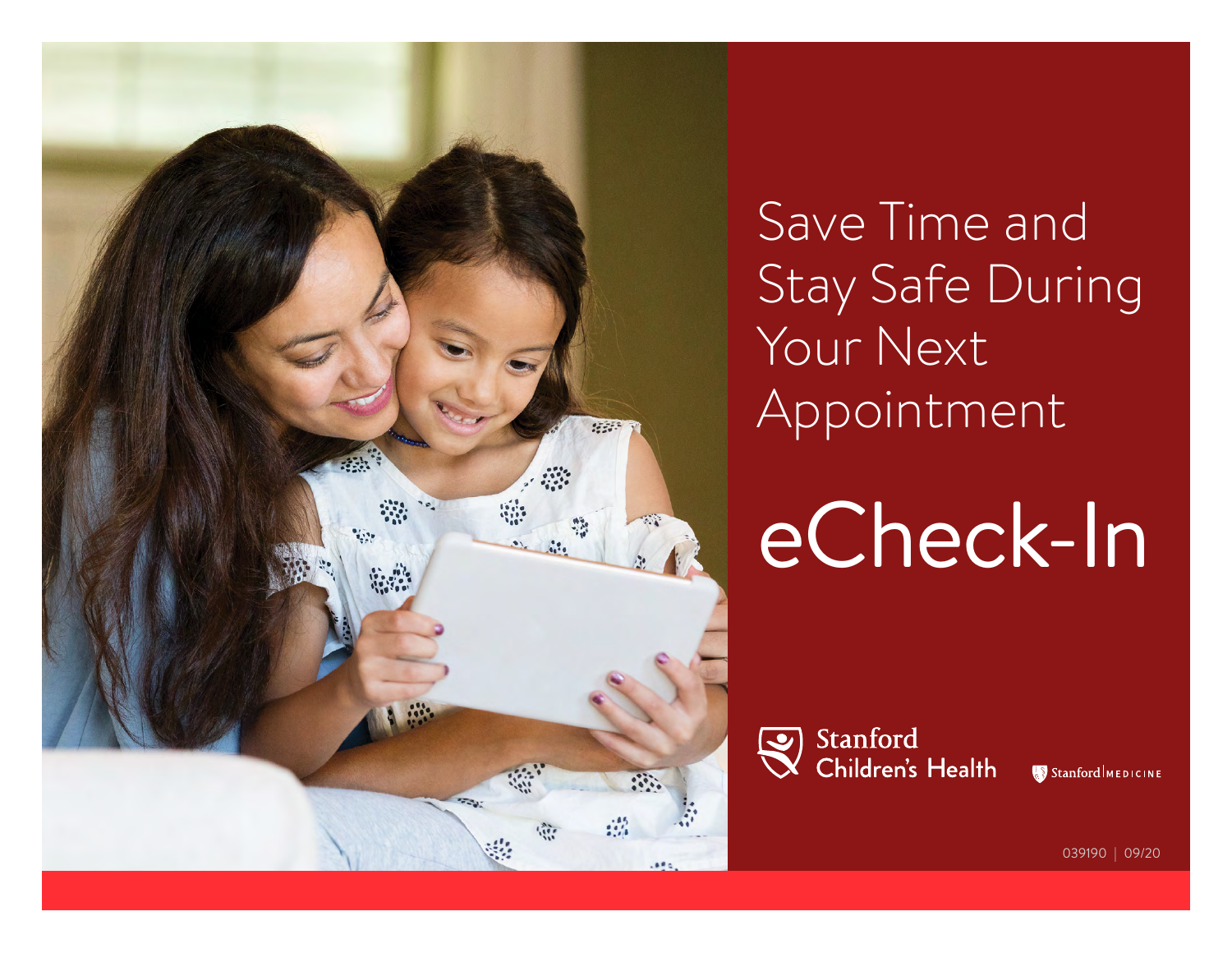At Stanford Children's Health, we are taking steps to create a safe environment and excellent experience at your next clinic visit. Here are some of the ways you can save time and minimize in-person interactions during your next visit:

## **1** eCheck-In before your visit

To save time at the clinic, you can use eCheck-In through MyChart to:

- Update or verify personal and insurance information
- Pay a copay, if needed
- Sign required forms
- Answer questions about your symptoms and travel history



Step 1: After logging in, select Appointments.

Step 2: Select the appointment you'd like to check in to.

Step 3: Select eCheck-In.

Step 4: Verify or edit your information, pay a copay if needed, and sign required forms.

Step 5: You have completed eCheck-In —thank you.